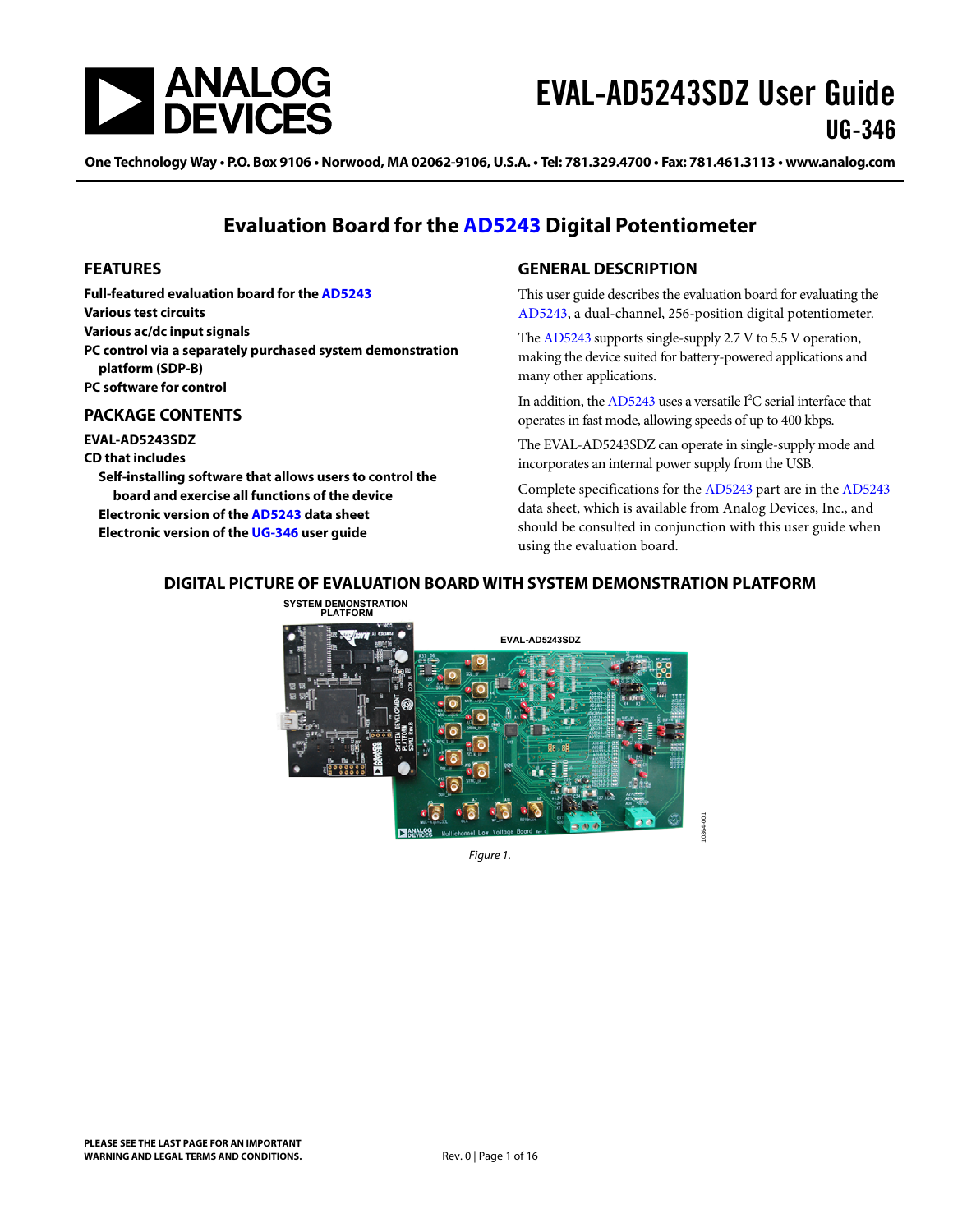# <span id="page-1-0"></span>**TABLE OF CONTENTS**

| Digital Picture of Evaluation Board with System |  |
|-------------------------------------------------|--|
|                                                 |  |
|                                                 |  |
|                                                 |  |
|                                                 |  |

# **REVISION HISTORY**

12/11-Revision 0: Initial Version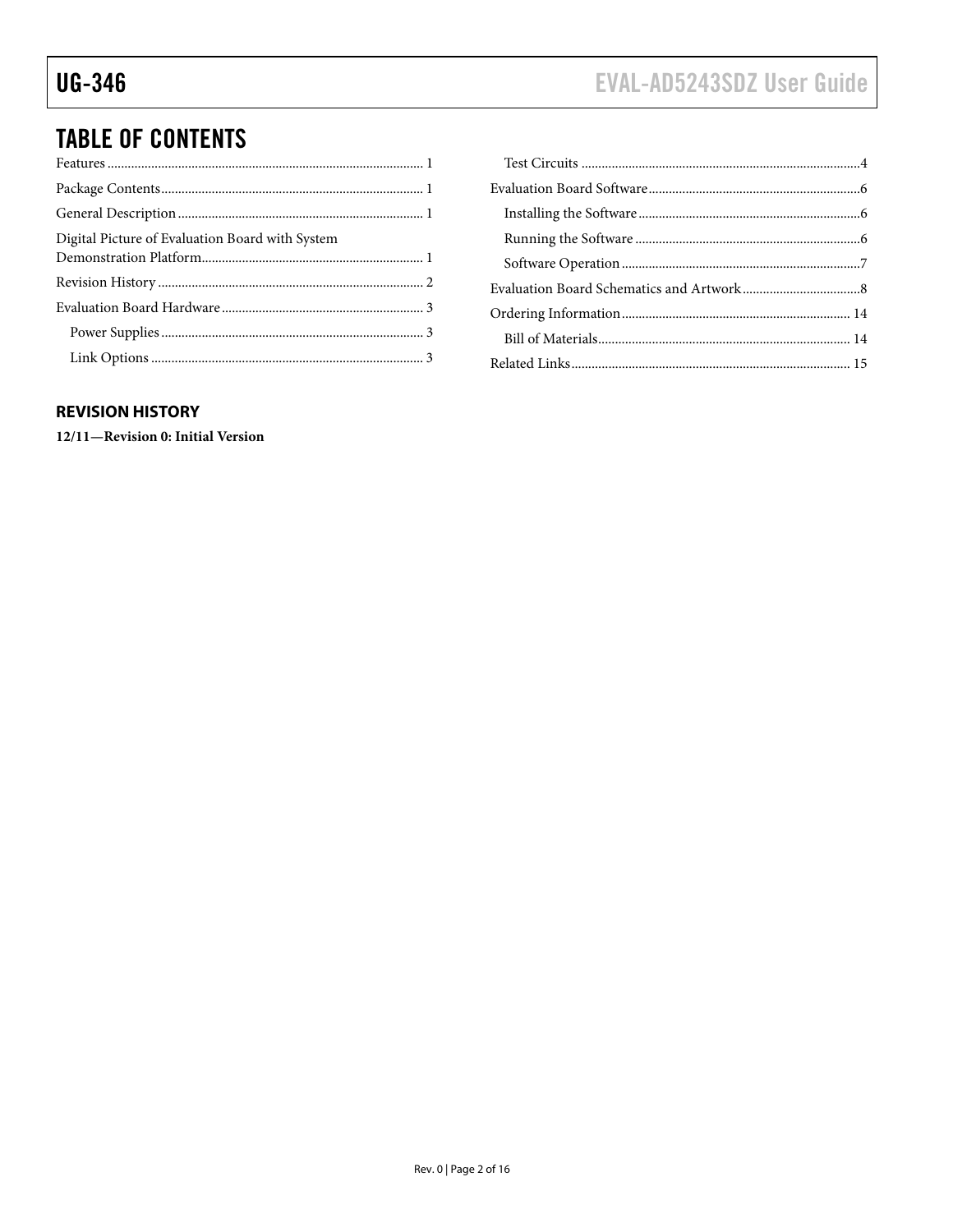# <span id="page-2-0"></span>EVALUATION BOARD HARDWARE

### <span id="page-2-4"></span>**POWER SUPPLIES**

The EVAL-AD5243SDZ supports using single power supplies.

The evaluation board can be powered either from the SDP-B port or externally by the J1-1 and J1-2 connectors, as described in [Table 1](#page-2-1).

All supplies are decoupled to ground using 10 μF tantalum and 0.1 μF ceramic capacitors.

# <span id="page-2-2"></span>**Table 1. Maximum and Minimum Voltages of the Connectors**

<span id="page-2-1"></span>

| <b>Connector No.</b> | Label      | <b>Voltage</b>                                               |
|----------------------|------------|--------------------------------------------------------------|
| $11 - 1$             | EXT        | Analog positive power supply, V <sub>DD</sub> .              |
|                      | <b>VDD</b> | For single-supply operation, the<br>voltage is 2.7 V to 5 V. |
| $11-2$               | <b>GND</b> | Analog ground.                                               |

# **LINK OPTIONS**

Several link and switch options are incorporated in the evaluation board and should be set up before using the board. [Table 2](#page-2-2) describes the positions of the links to control the evaluation board by a PC, via the SDP-B board, using the EVAL-AD5243SDZ in single-supply mode. The functions of these link options are described in detail in [Table 3](#page-2-3) through [Table 6](#page-4-0).

#### **Table 2. Link Options Setup for SDP-B Control (Default)**

| Link No. | <b>Option</b> |
|----------|---------------|
| A25      | 3.3V          |
| A24      | <b>GND</b>    |

<span id="page-2-3"></span>

| Link No. | <b>Power Supply</b>   | <b>Options</b>                                                       |
|----------|-----------------------|----------------------------------------------------------------------|
| A25      | $V_{DD}$              | This link selects one of the following as the positive power supply: |
|          |                       | 5 V (from SDP-B).                                                    |
|          |                       | 3.3 V (from SDP-B).                                                  |
|          |                       | EXT (external supply from the J1-1 connector).                       |
| A24      | <b>V<sub>ss</sub></b> | This link should be connected to GND (analog ground).                |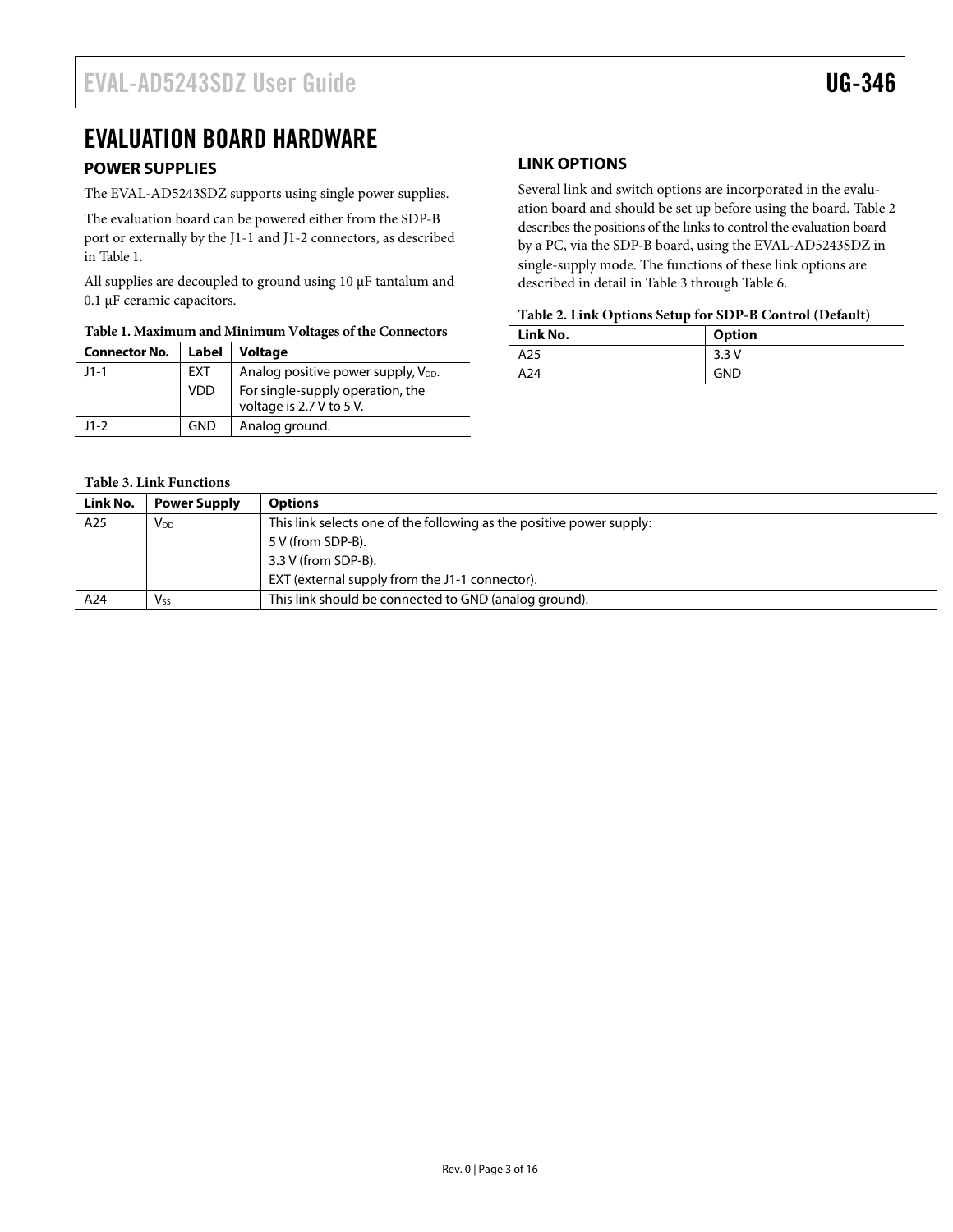# <span id="page-3-0"></span>UG-346 EVAL-AD5243SDZ User Guide

# **TEST CIRCUITS**

The EVAL-AD5243SDZ incorporates several test circuits to evaluate the [AD5243](http://www.analog.com/AD5243) performance.

### **DAC**

RDAC1 can be operated as a digital-to-analog converter (DAC), as shown in [Figure 2.](#page-3-1)



<span id="page-3-3"></span><span id="page-3-1"></span>[Table 4](#page-3-2) shows the options available for the voltage references.

<span id="page-3-2"></span>

| $1.0015$ $1.0015$ $1.010$ |                 |                |                                                         |  |
|---------------------------|-----------------|----------------|---------------------------------------------------------|--|
| <b>Terminal</b>           | <b>Link</b>     | <b>Options</b> | <b>Description</b>                                      |  |
| A <sub>1</sub>            | A20             | $AC + DC$      | Connects Terminal A1 to<br>$(V_{DD} - V_{SS})/2$        |  |
|                           |                 | VDD            | Connects Terminal A1 to V <sub>DD</sub>                 |  |
| W <sub>1</sub>            | BUF W1          |                | Connects Terminal W1 to an<br>output buffer             |  |
| B1                        | A <sub>21</sub> | DC             | <b>Connects Terminal B1 to</b><br>$(V_{DD} - V_{SS})/2$ |  |
|                           |                 | <b>GND</b>     | <b>Connects Terminal B1 to</b><br>analog ground         |  |

#### **Table 4. DAC Voltage References**

The output voltage is defined in Equation 1.

$$
V_{OUT} = (V_{AI} - V_{BI}) \times \frac{R_{WBI}}{256}
$$
 (1)

where:

*RWB1* is the resistor between the W1 and B1 terminals. *VA1* is the voltage applied to the A1 terminal (A20 link). *VB1* is the voltage applied to the B1 terminal (A21 link).

However, by using the R34 and R35 external resistors, the user can reduce the voltage of the voltage references. In this case, use the A1 and B1 test points to measure the voltage applied to the A0 and B0 terminals and then recalculate  $V_{A0}$  and  $V_{B0}$  in Equation 1.

### **AC Signal Attenuation**

RDAC1 can be used to attenuate an ac signal, which must be provided externally using the AC\_INPUT connector, as shown in [Figure 3.](#page-3-3)



Figure 3. AC Signal Attenuator

Depending on the voltage supply rails and the dc offset voltage of the ac signal, various configurations can be used as described in [Table 5](#page-3-1).

| Table 5. AC Signal Attenuation Link Options |  |  |
|---------------------------------------------|--|--|
|---------------------------------------------|--|--|

| <b>Link</b> | <b>Options</b> | <b>Conditions</b>                                                              |
|-------------|----------------|--------------------------------------------------------------------------------|
| A20         | $AC + DC$      | No dc offset voltage.                                                          |
|             |                | AC signal is outside the voltage supply rails<br>due to the dc offset voltage. |
|             |                | DC offset voltage $\neq$ V <sub>DD</sub> /2. <sup>1</sup>                      |
|             | AC             | All other conditions.                                                          |
| A21         | DС             | Use in conjunction with $ac + dc$ link.                                        |
|             | GND            | All other conditions.                                                          |

<sup>1</sup> Recommended to ensure optimal total harmonic distortion (THD) performance.

The signal attenuation is defined in Equation 2.

$$
Attention (dB) = 20 \times \log \left( \frac{R_{WB1} + R_W}{R_{END-TO-END}} \right)
$$
 (2)

where:

*RWB1* is the resistor between the W1 and B1 terminals. *RW* is the wiper resistance.

*REND-TO-END* is the end-to-end resistance value.

In addition, R36 can be used to achieve a pseudologarithmic attenuation. To do so, adjust the R36 resistor until a desirable transfer function is found.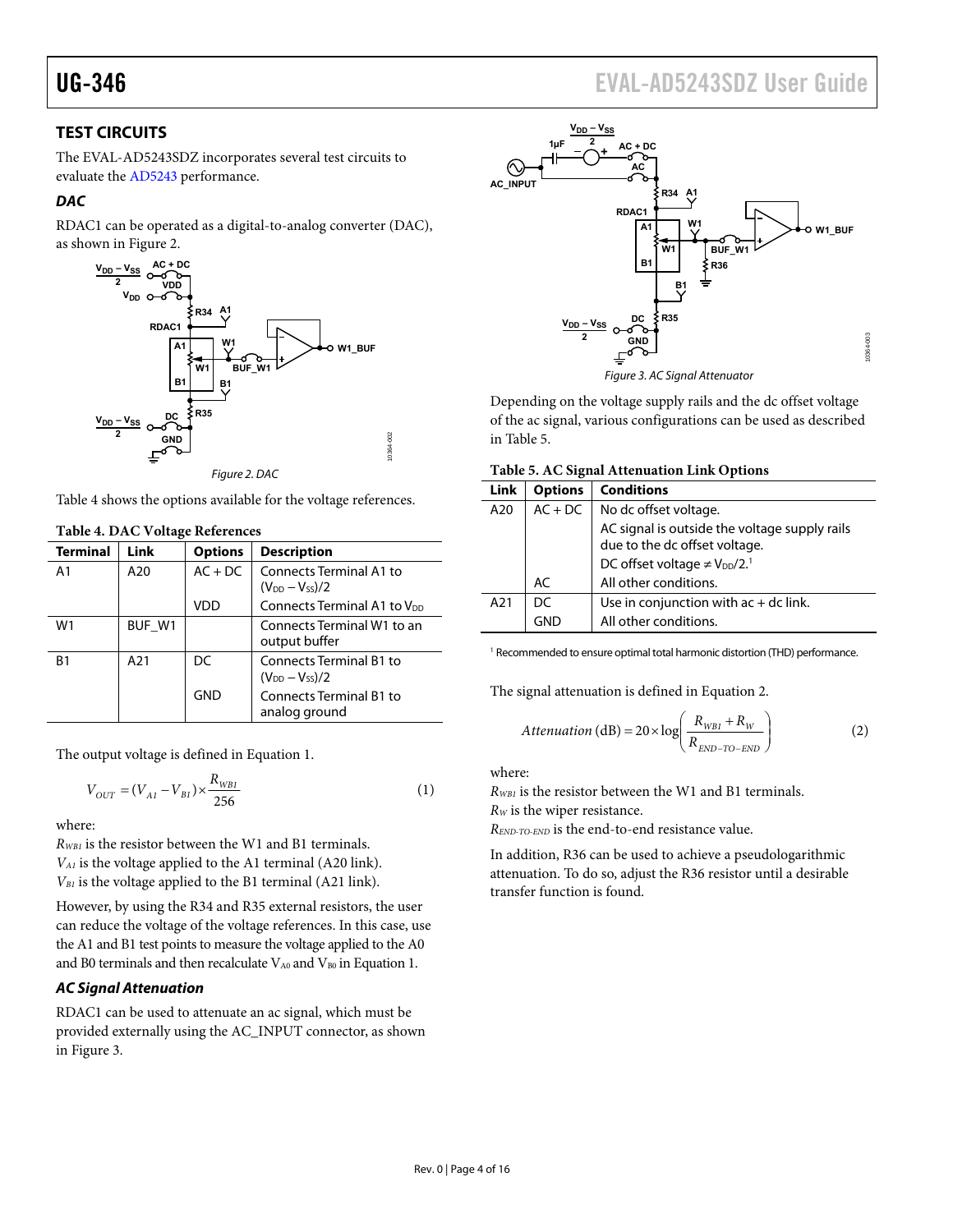# EVAL-AD5243SDZ User Guide Valley Controller Controller Controller Controller Controller Controller Controller

### **Signal Amplifier**

RDAC2 can be operated as an inverting or noninverting signal amplifier supporting linear or pseudologarithmic gains. [Table 6](#page-4-0) shows the available configurations.

The noninverting amplifier with linear gain is shown in [Figure 4](#page-4-1), and the gain is defined in Equation 3.

$$
G = 1 + \frac{R_{WB2}}{R38}
$$
 (3)

<span id="page-4-2"></span>where  $R_{WBE}$  is the resistor between the W2 and B2 terminals.  $q_{\text{gain}}$  limits.



Figure 4. Linear Noninverting Amplifier

<span id="page-4-1"></span>The noninverting amplifier with pseudologarithmic gain is shown in [Figure 5](#page-4-2), and the gain is defined in Equation 4.

$$
G = 1 + \frac{R_{WB2}}{R_{AW2}}\tag{4}
$$

10364-004

where:

<span id="page-4-3"></span>*RWB2* is the resistor between the W2 and B2 terminals. *R*<sub>WB2</sub> is the resistor between the W<sub>2</sub> and B<sub>2</sub> terminals. Figure 6. Linear Inverting Amplifier  $R_{AW2}$  is the resistor between the A<sub>2</sub> and W<sub>2</sub> terminals.

#### **Table 6. Amplifier Selection Link Options**



R43 and R42 can be used to set the maximum and minimum

The inverting amplifier with linear gain is shown in [Figure 6](#page-4-3), and the gain is defined in Equation 5.

Note that the input signal,  $V_{IN}$ , must be negative.

$$
G = -\frac{R_{WB2}}{R38} \tag{5}
$$

where  $R_{WB2}$  is the resistor between the W2 and B2 terminals.



<span id="page-4-0"></span>

| Table 6. Amplifier Selection Link Options |                   |      |                  |                             |
|-------------------------------------------|-------------------|------|------------------|-----------------------------|
| <b>Amplifier</b>                          | Gain              | Link | Label            | <b>V<sub>IN</sub></b> Range |
| Noninverting                              | Linear            | A27  | LINEAR           | $0V$ to $VDD$               |
|                                           |                   | A29  | NON-INV          |                             |
|                                           |                   | A30  | NON-INV          |                             |
|                                           | Pseudologarithmic | A27  | <b>PSEUDOLOG</b> | $0$ V to $V_{DD}$           |
|                                           |                   | A29  | NON-INV          |                             |
|                                           |                   | A30  | NON-INV          |                             |
| Inverting                                 | Linear            | A27  | LINEAR           | $-V_{DD}$ to 0 V            |
|                                           |                   | A29  | <b>INV</b>       |                             |
|                                           |                   | A30  | <b>INV</b>       |                             |
|                                           |                   |      |                  |                             |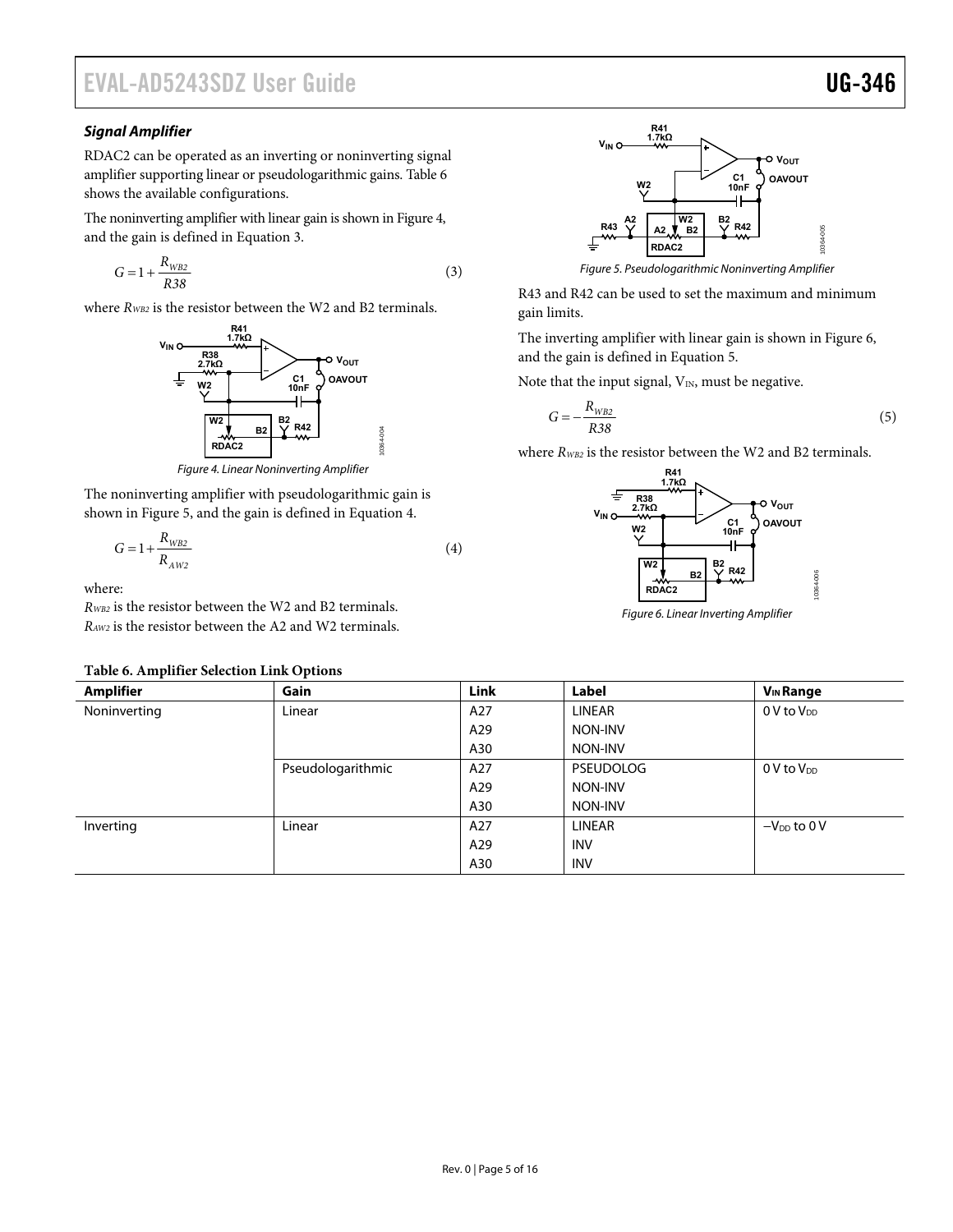10364-009

# <span id="page-5-0"></span>EVALUATION BOARD SOFTWARE

# **INSTALLING THE SOFTWARE**

The EVAL-AD5243SDZ evaluation kit includes evaluation board software provided on a CD. The software is compatible with Windows® XP, Windows Vista, and Windows 7 (both 32 bits and 64 bits).

Install the software before connecting the [SDP-B board](http://www.analog.com/sdp) to the USB port of the PC to ensure that the SDP-B board is recognized when it is connected to the PC.

- 1. Start the Windows operating system and insert the CD.
- 2. The installation software opens automatically. If it does not, run the **setup.exe** file from the CD.
- <span id="page-5-1"></span>3. After installation is completed, power up the evaluation board as described in the [Power Supplies](#page-2-4) section.
- 4. Connect the EVAL-AD5243SDZ into the SDP-B board and the SDP-B board into the PC using the USB cable included in the evaluation kit.
- 5. When the software detects the evaluation board, follow the instructions that appear to finalize the installation.

### **RUNNING THE SOFTWARE**

To run the program, do the following:

- 1. Click **Start** > **All Programs** > **Analog Devices** > **AD5243** > **AD5243 Eval Board**. To uninstall the program, click **Start** > **Control Panel** > **Add or Remove Programs** > **AD5243 Eval Board.**
- <span id="page-5-2"></span>2. If the SDP-B board is not connected to the USB port when the software is launched, a connectivity error displays (see [Figure 7](#page-5-1)). Simply connect the evaluation board to the USB port of the PC, wait a few seconds, click **Rescan**, and follow the instructions.

| No matching system found. Press Rescan to retry or Cancel to<br>abort. |      |  |  |  |
|------------------------------------------------------------------------|------|--|--|--|
|                                                                        |      |  |  |  |
|                                                                        |      |  |  |  |
| Previous                                                               | Next |  |  |  |
|                                                                        |      |  |  |  |

Figure 7. Pop-Up Window Error

The main window of the EVAL-AD5243SDZ evaluation software then opens, as shown in [Figure 8](#page-5-2).



Figure 8. EVAL-AD5243SDZ Evaluation Board Software Main Window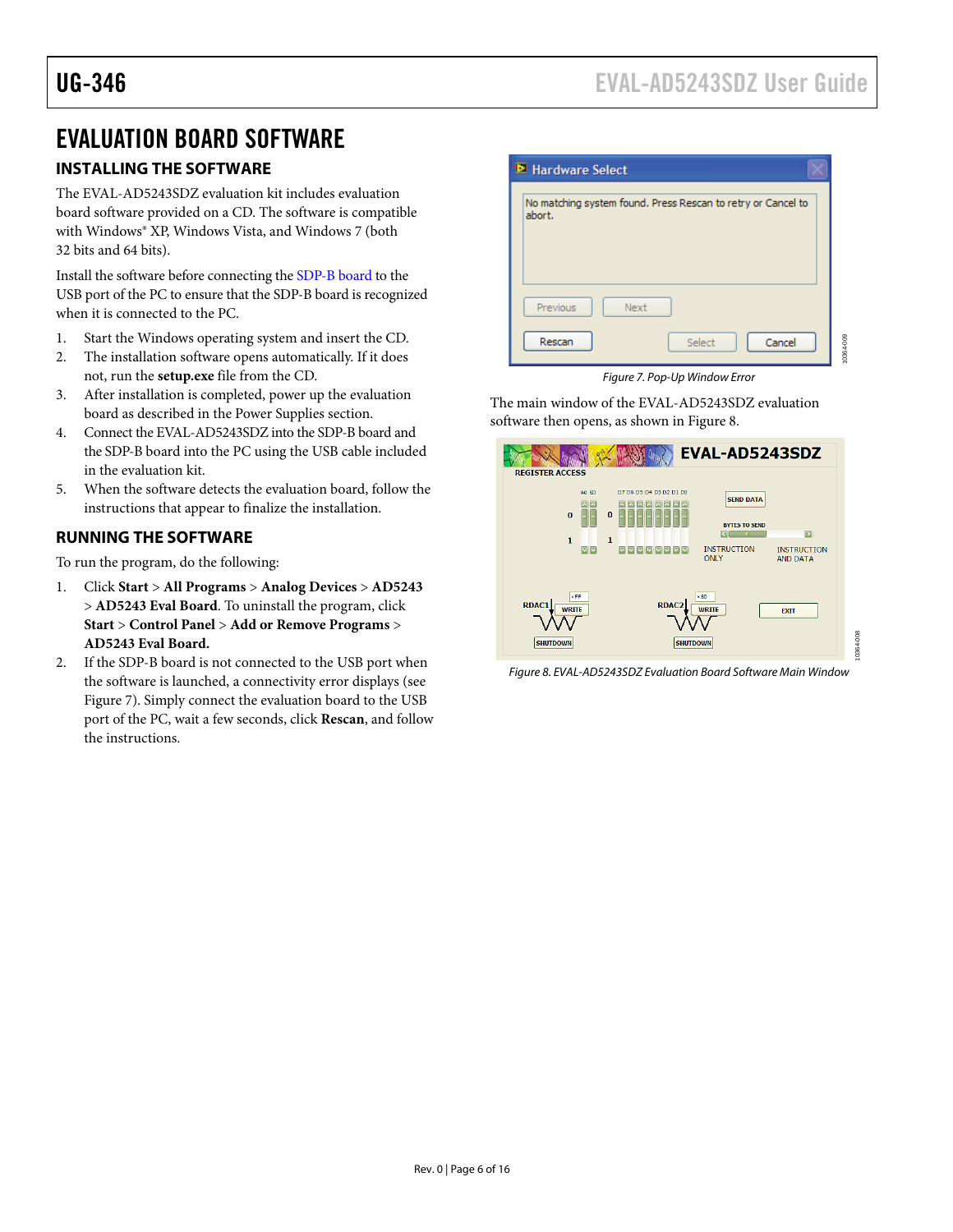### <span id="page-6-0"></span>**SOFTWARE OPERATION**

The main window of the EVAL-AD5243SDZ software is divided into the following sections: **RDAC1, RDAC2,** and **REGISTER ACCESS.**

**RDAC1** and **RDAC2** can be used to update the RDAC registers by entering a desirable value into the text box and clicking **WRITE**. Additionally, clicking **SHUTDOWN** allows placing the RDAC in shutdown mode. When the button is clicked, the bit toggles automatically.

**REGISTER ACCESS** has the following options:

- **SEND DATA** is a customized I<sup>2</sup>C data-word that can be sent by manually switching the scroll bars from 0 to 1 or from 1 to 0, as desired, and then clicking **SEND DATA**. The command can contain one or two bytes, selected by **BYTES TO SEND.** In addition, the scroll bars are updated on each write transfer, showing the command sent to the part.
- Clicking **EXIT** closes the program but does not reset the part.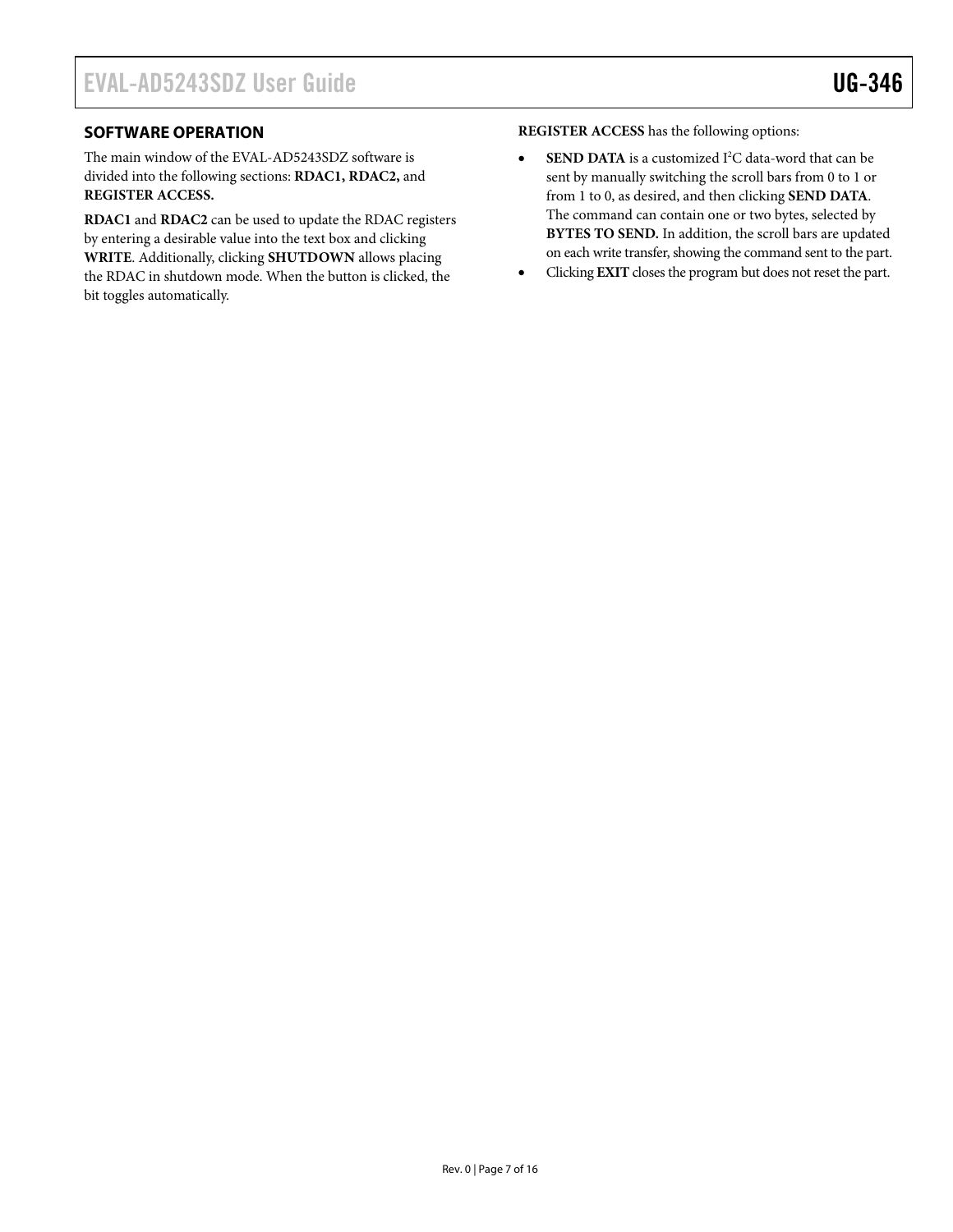<span id="page-7-0"></span>

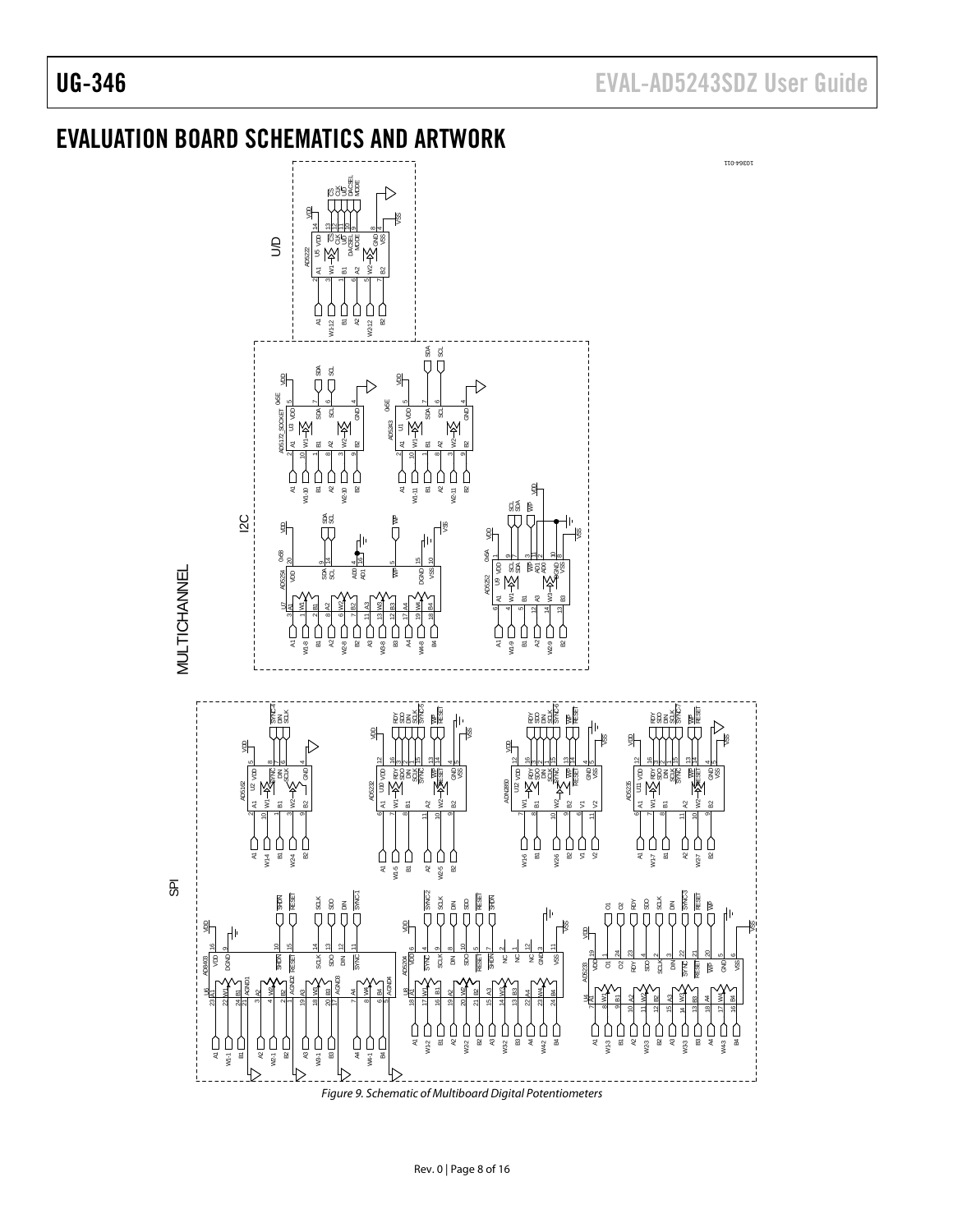# EVAL-AD5243SDZ User Guide Valley Controlled UG-346

10364-013

10364-013



### INVERTINGAND NON-INVERTING WITH LINEAR AND PSEUDO-LOG GAIN



Figure 11. Schematic of Multiboard RDAC1 Circuits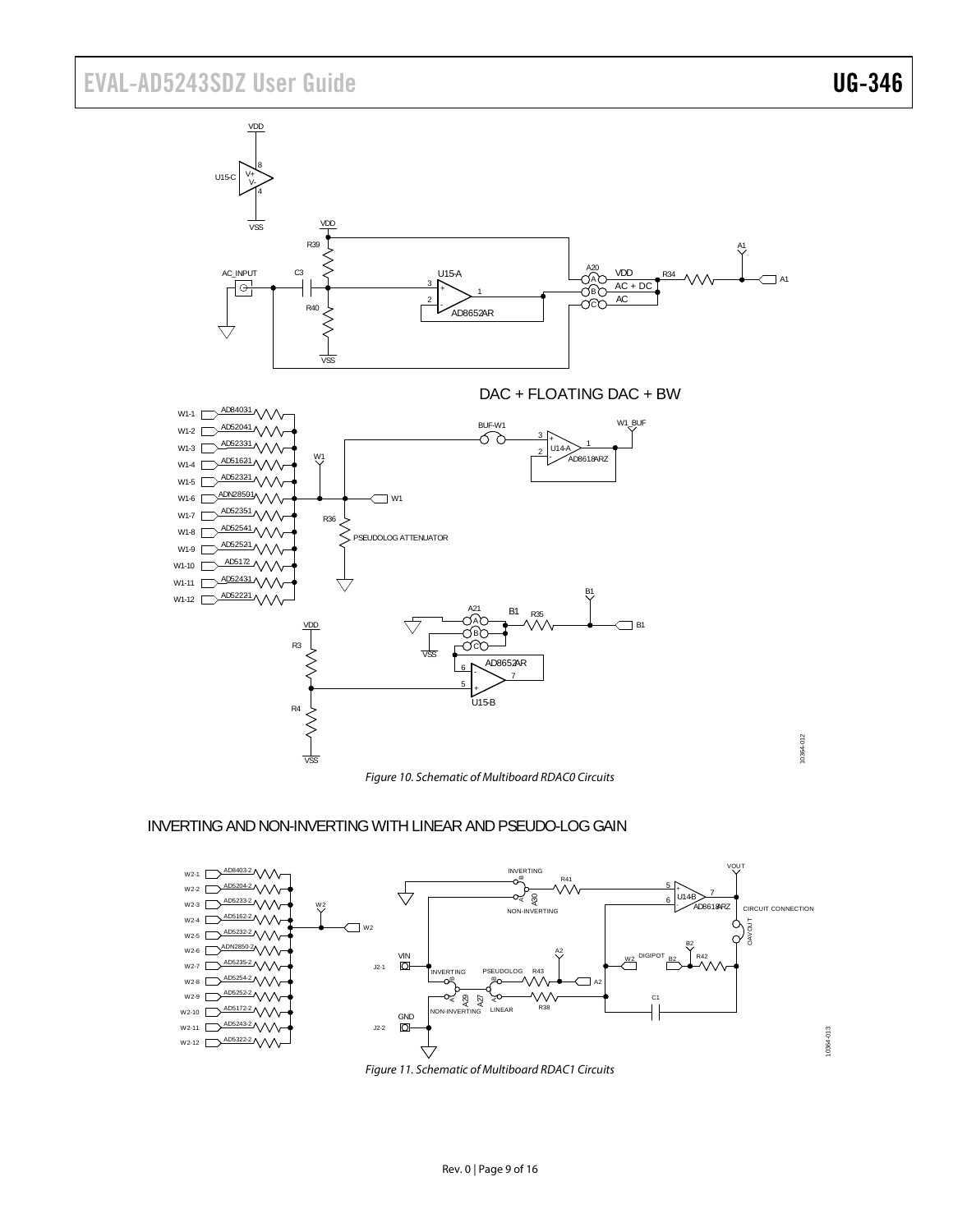



Figure 12. Schematic of [AD5243](http://www.analog.com/AD5243) Power Supplies and Other Channels

POWER-SUPPL

 $\succ$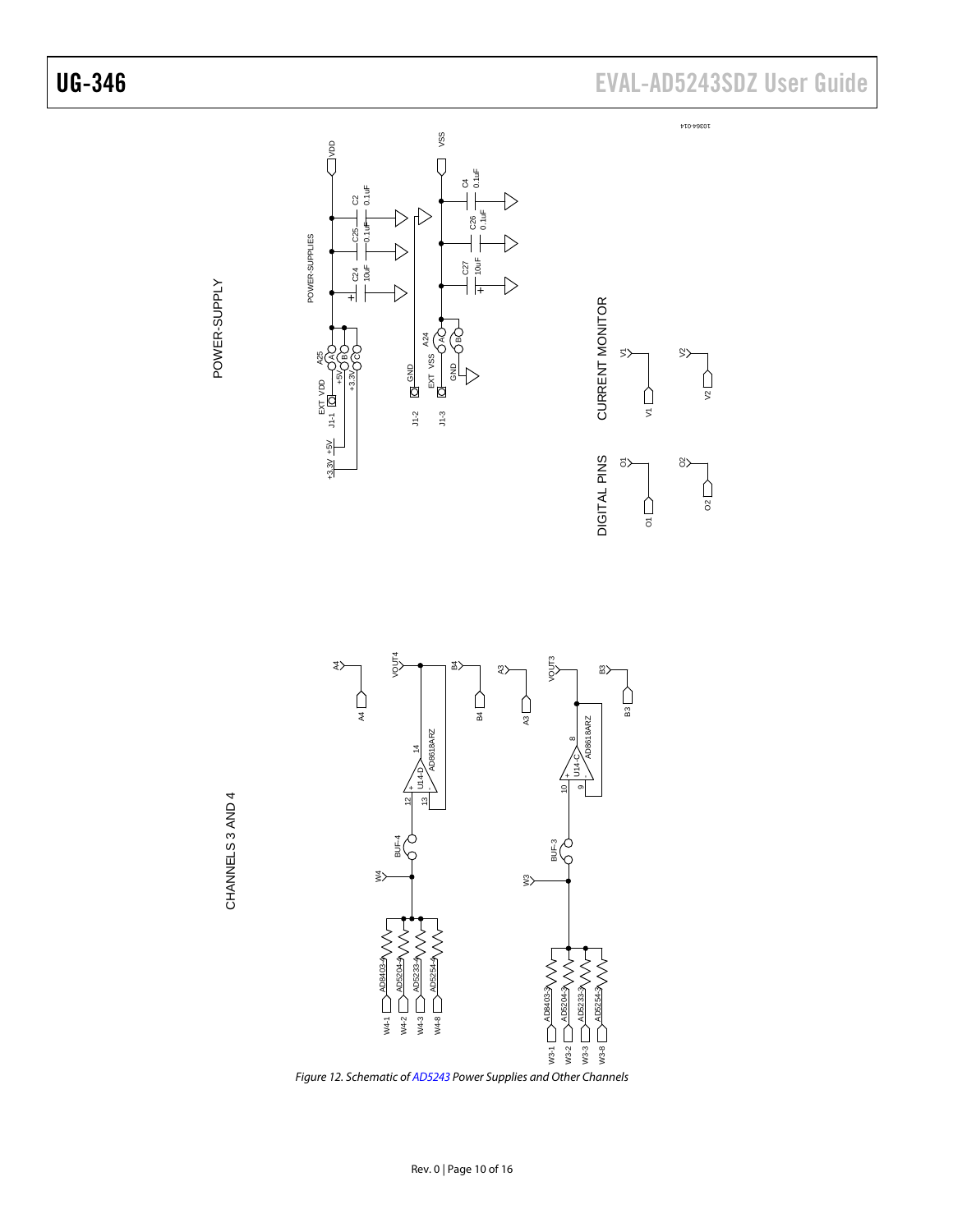# EVAL-AD5243SDZ User Guide Valley Controlled UG-346



Figure 13. Schematic of SDP-B Connector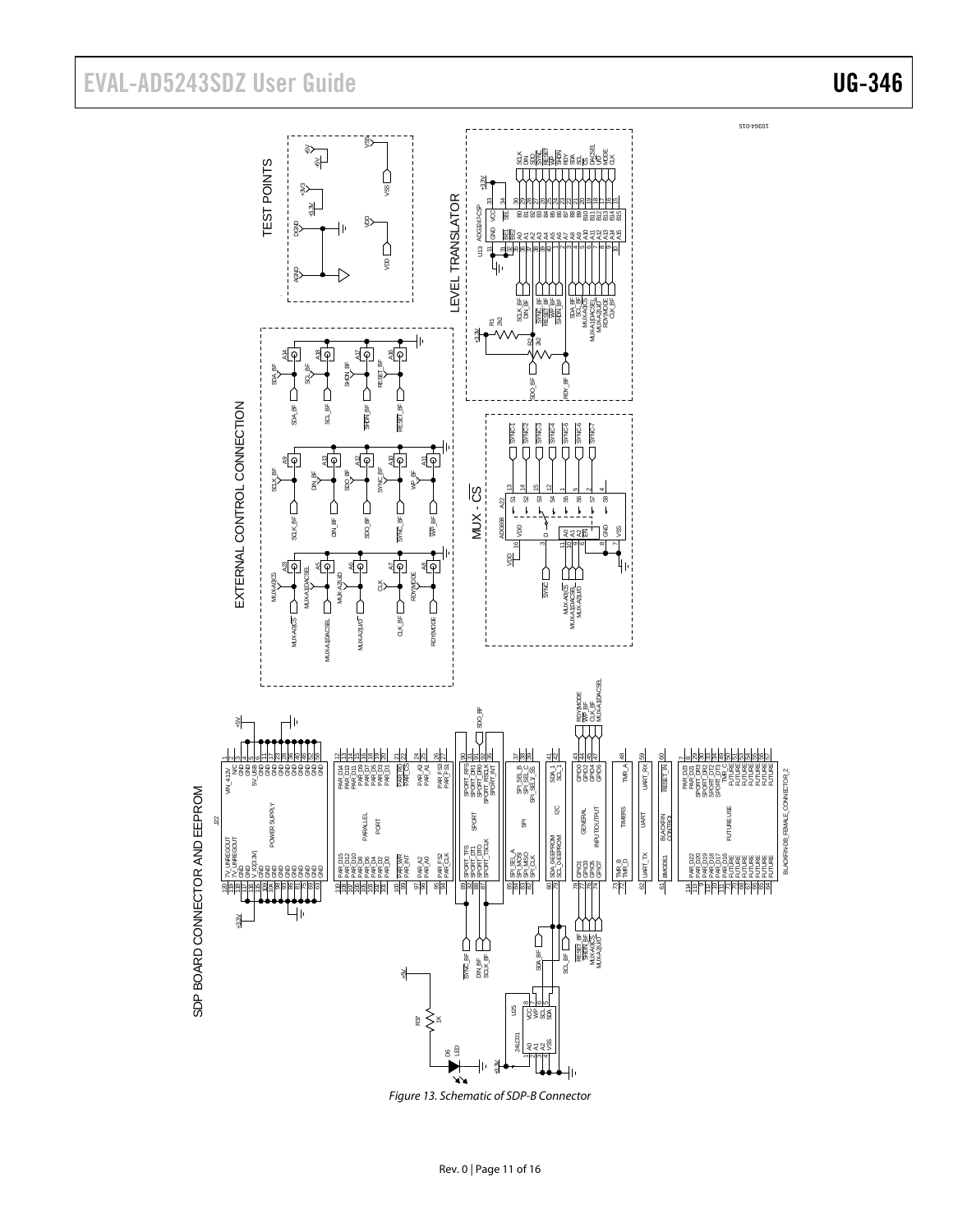# UG-346 EVAL-AD5243SDZ User Guide





Figure 15. Component Placement Drawing



Figure 16. Layer 2 Side PCB Drawing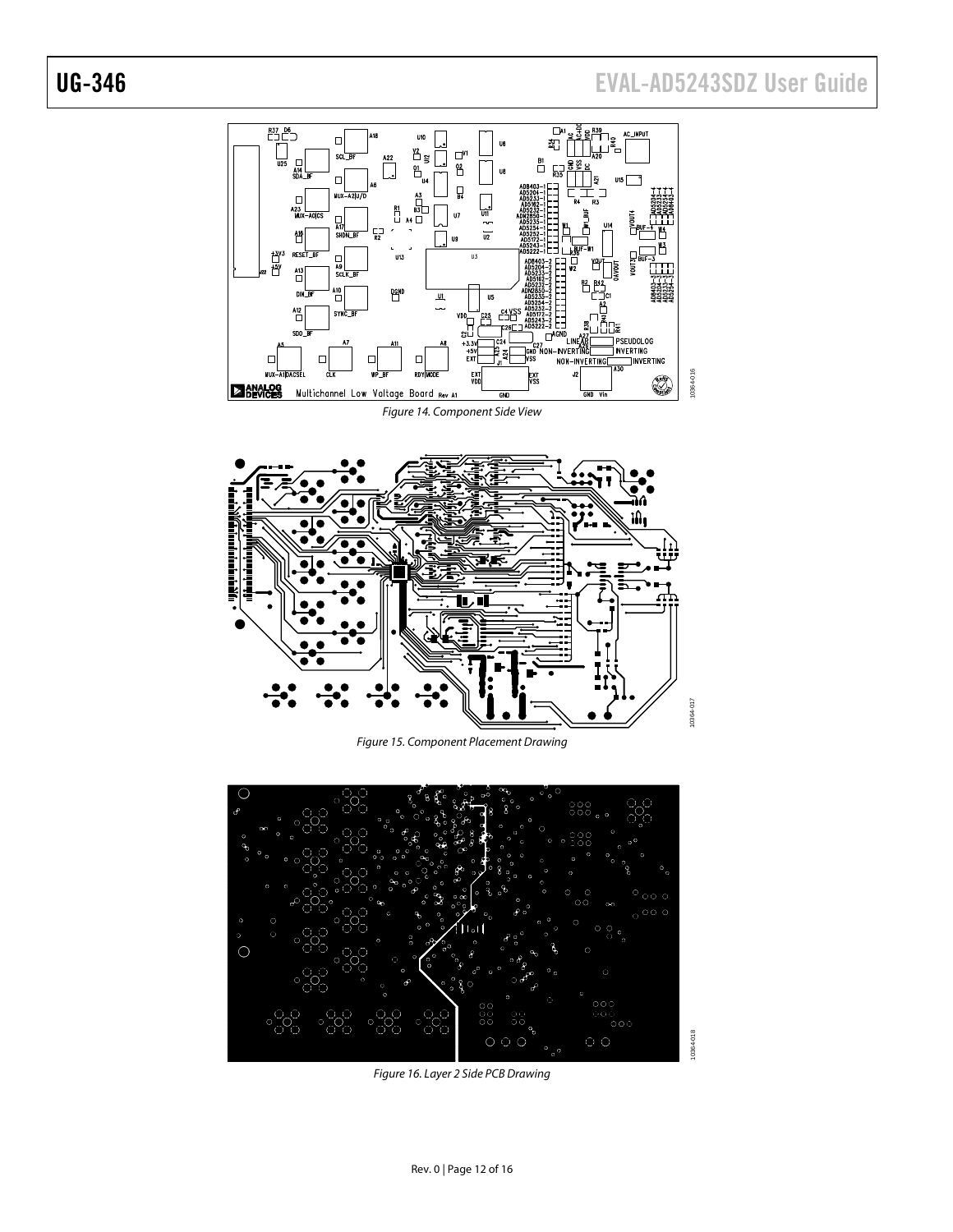# EVAL-AD5243SDZ User Guide Valley Contract Contract Contract Contract Contract Contract Contract Contract Contract Contract Contract Contract Contract Contract Contract Contract Contract Contract Contract Contract Contract



Figure 17. Layer 3 Side PCB Drawing



Figure 18. Solder Side PCB Drawing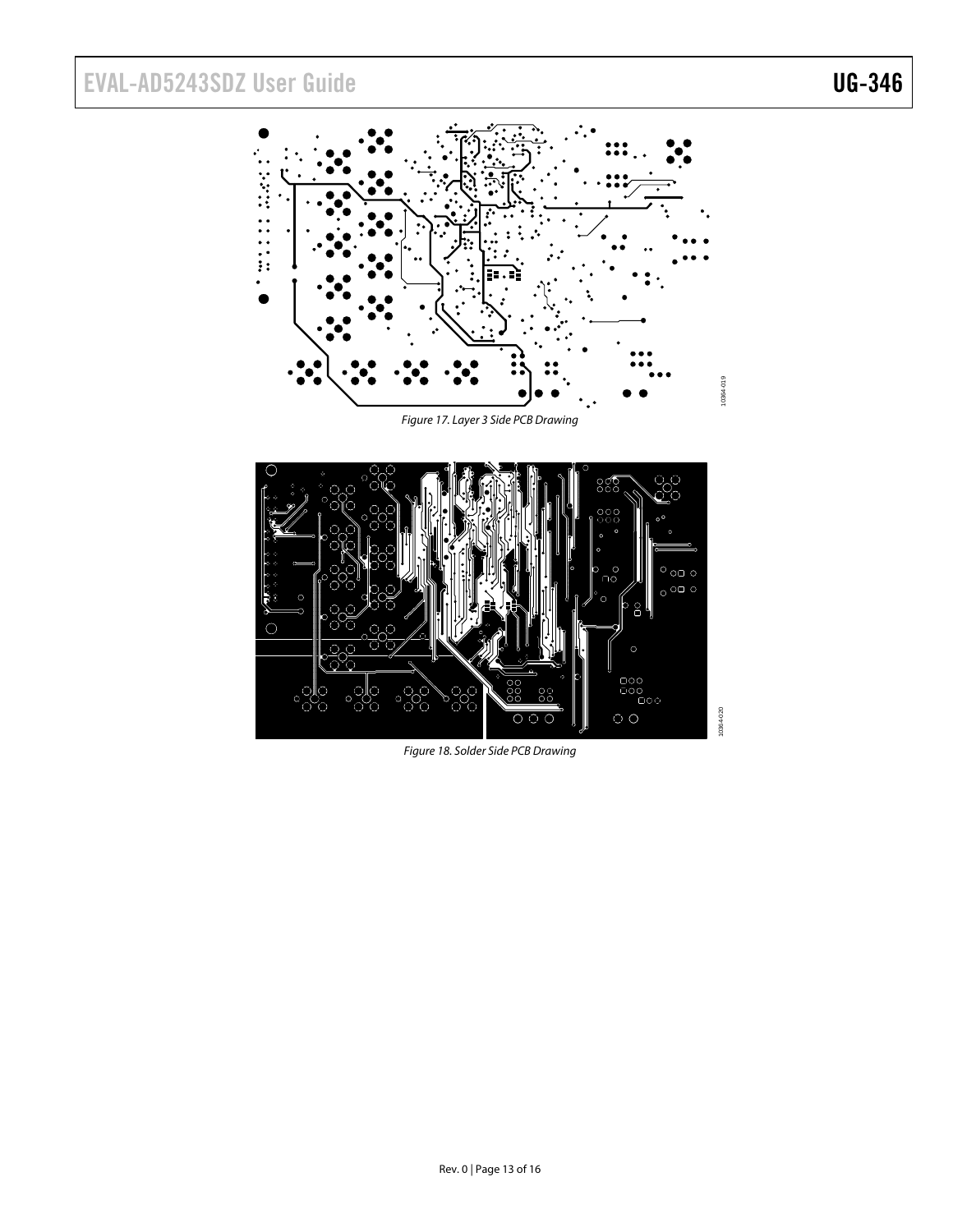# <span id="page-13-0"></span>ORDERING INFORMATION

# **BILL OF MATERIALS**

|                | Table 7.                                                                                                                                                                                                                                                                                                                                                                     |                                                                                             |                                    |  |  |
|----------------|------------------------------------------------------------------------------------------------------------------------------------------------------------------------------------------------------------------------------------------------------------------------------------------------------------------------------------------------------------------------------|---------------------------------------------------------------------------------------------|------------------------------------|--|--|
| Qty            | <b>Reference Designator</b>                                                                                                                                                                                                                                                                                                                                                  | <b>Description</b>                                                                          | Supplier <sup>1</sup> /Part Number |  |  |
| $\mathbf{1}$   | C1                                                                                                                                                                                                                                                                                                                                                                           | 10 nF capacitor, 0805                                                                       | FEC 1692285                        |  |  |
| 4              | C2, C4, C25, C26                                                                                                                                                                                                                                                                                                                                                             | $0.1 \mu$ F capacitor, 0603                                                                 | FEC 138-2224                       |  |  |
| 1              | C <sub>3</sub>                                                                                                                                                                                                                                                                                                                                                               | 1 µF capacitor, 0402                                                                        | FEC 1288253                        |  |  |
| 2              | C <sub>24</sub> , C <sub>27</sub>                                                                                                                                                                                                                                                                                                                                            | 10 µF capacitor, 1206                                                                       | FEC 1611967                        |  |  |
| 1              | D <sub>6</sub>                                                                                                                                                                                                                                                                                                                                                               | LED, green                                                                                  | FEC 579-0852                       |  |  |
| 1              | J1                                                                                                                                                                                                                                                                                                                                                                           | 3-pin connector                                                                             | FEC 151790                         |  |  |
| 1              | J <sub>2</sub>                                                                                                                                                                                                                                                                                                                                                               | 2-pin connector                                                                             | FEC 151789                         |  |  |
| 1              | J22                                                                                                                                                                                                                                                                                                                                                                          | Receptacle, 0.6 mm, 120-way                                                                 | Digi-Key H1219-ND                  |  |  |
| 4              | A20, A21, A24, A25                                                                                                                                                                                                                                                                                                                                                           | Header 2-row, 36 + 36 way and jumper socket, black                                          | FEC 148-535 and FEC 150-410        |  |  |
| 3              | A27, A29, A30                                                                                                                                                                                                                                                                                                                                                                | Header 1-row, 3-way and jumper socket, black                                                | FEC 102-2248 and FEC 150-410       |  |  |
| 4              | BUF-W1, OAVOUT, BUF-3, BUF-4                                                                                                                                                                                                                                                                                                                                                 | Header 1-row, 2-way and jumper socket, black                                                | FEC 102-2247 and FEC 150-410       |  |  |
| 1              | R41                                                                                                                                                                                                                                                                                                                                                                          | 1.78 k $\Omega$ resistor, 0603, 1%                                                          | FEC 1170811                        |  |  |
| $\overline{2}$ | R <sub>1</sub> , R <sub>2</sub>                                                                                                                                                                                                                                                                                                                                              | 2.2 k $\Omega$ resistor, 0603, 1%                                                           | FEC 933-0810                       |  |  |
| 5              | R3, R4, R38, R39, R40                                                                                                                                                                                                                                                                                                                                                        | 2.7 k $\Omega$ resistor, 1206, 1%                                                           | FEC 9337288                        |  |  |
| 36             | AD5162-1, AD5162-2, AD5243-1, AD5243-2,<br>AD5204-1, AD5204-2, AD5204-3, AD5204-4,<br>AD5222-1, AD5222-2, AD5232-1, AD5232-2,<br>AD5233-1, AD5233-2, AD5233-3, AD5233-4,<br>AD5235-1, AD5235-2, AD5243-1, AD5243-2,<br>AD5252-1, AD5252-2, AD5243-1, AD5243-2,<br>AD5243-3, AD5243-4, AD5243-1, AD5243-2,<br>AD5243-3, AD5243-4, ADN2850-1, ADN2850-2,<br>R34, R35, R42, R43 | 0 $\Omega$ resistor, 0603                                                                   | FEC 9331662                        |  |  |
| $\mathbf{1}$   | <b>R37</b>                                                                                                                                                                                                                                                                                                                                                                   | 1 k $\Omega$ resistor, 0603, 1%                                                             | FEC 933-0380                       |  |  |
| 6              | 3.3 V, 5 V, DGND, AGND, VDD, VSS                                                                                                                                                                                                                                                                                                                                             | Test point, PCB, black, PK100                                                               | FEC 873-1128                       |  |  |
| 34             | A1, A2, A3, A4, RDY MODE, RESET_BF, SCL_BF,<br>SCLK_BF, SDA_BF, SDO_BF, SHDN_BF,<br>SYNC_BF, MUX-A0 CS, MUX-A1 DACSEL MUX-<br>A2 U/D, O1, O2, DIN_BF, CLK, B1, B2, B3, B4, V1,<br>V2, VOUT, VOUT2, VOUT3, VOUT4, W1,<br>W1_BUF, W2, W3, W4, WP_BUF                                                                                                                           | Test point, PCB, red, PK100                                                                 | FEC 873-1144                       |  |  |
| $\mathbf{1}$   | U1                                                                                                                                                                                                                                                                                                                                                                           | 256-position, dual-channel, I <sup>2</sup> C-compatible digital<br>potentiometer            | <b>Analog Devices AD5243</b>       |  |  |
| $\mathbf{1}$   | U <sub>2</sub>                                                                                                                                                                                                                                                                                                                                                               | 256-position, dual-channel, SPI digital<br>potentiometer                                    | <b>Analog Devices AD5162</b>       |  |  |
| 1              | U <sub>3</sub>                                                                                                                                                                                                                                                                                                                                                               | 256-position, one-time programmable, dual-<br>channel, <sup>2</sup> C digital potentiometer | <b>Analog Devices AD5243</b>       |  |  |
| 1              | U4                                                                                                                                                                                                                                                                                                                                                                           | Nonvolatile, quad, 64-position digital<br>potentiometer                                     | <b>Analog Devices AD5233</b>       |  |  |
| 1              | U <sub>5</sub>                                                                                                                                                                                                                                                                                                                                                               | Dual, increment/decrement digital potentiometer                                             | <b>Analog Devices AD5222</b>       |  |  |
| 1              | U <sub>6</sub>                                                                                                                                                                                                                                                                                                                                                               | 4-channel digital potentiometer                                                             | <b>Analog Devices AD5243</b>       |  |  |
| 1              | U7                                                                                                                                                                                                                                                                                                                                                                           | Quad, 256-position, I <sup>2</sup> C, nonvolatile memory<br>digital potentiometer           | <b>Analog Devices AD5254</b>       |  |  |
| 1              | U8                                                                                                                                                                                                                                                                                                                                                                           | 4-channel digital potentiometer                                                             | <b>Analog Devices AD5204</b>       |  |  |
| 1              | U9                                                                                                                                                                                                                                                                                                                                                                           | I <sup>2</sup> C, nonvolatile memory, dual, 256-position digital<br>potentiometer           | <b>Analog Devices AD5252</b>       |  |  |
| 1              | U10                                                                                                                                                                                                                                                                                                                                                                          | Nonvolatile memory, dual, 256-position digital<br>potentiometer                             | <b>Analog Devices AD5232</b>       |  |  |
| 1              | U11                                                                                                                                                                                                                                                                                                                                                                          | Dual, 1024-position digital potentiometer with<br>nonvolatile memory and SPI interface      | <b>Analog Devices AD5235</b>       |  |  |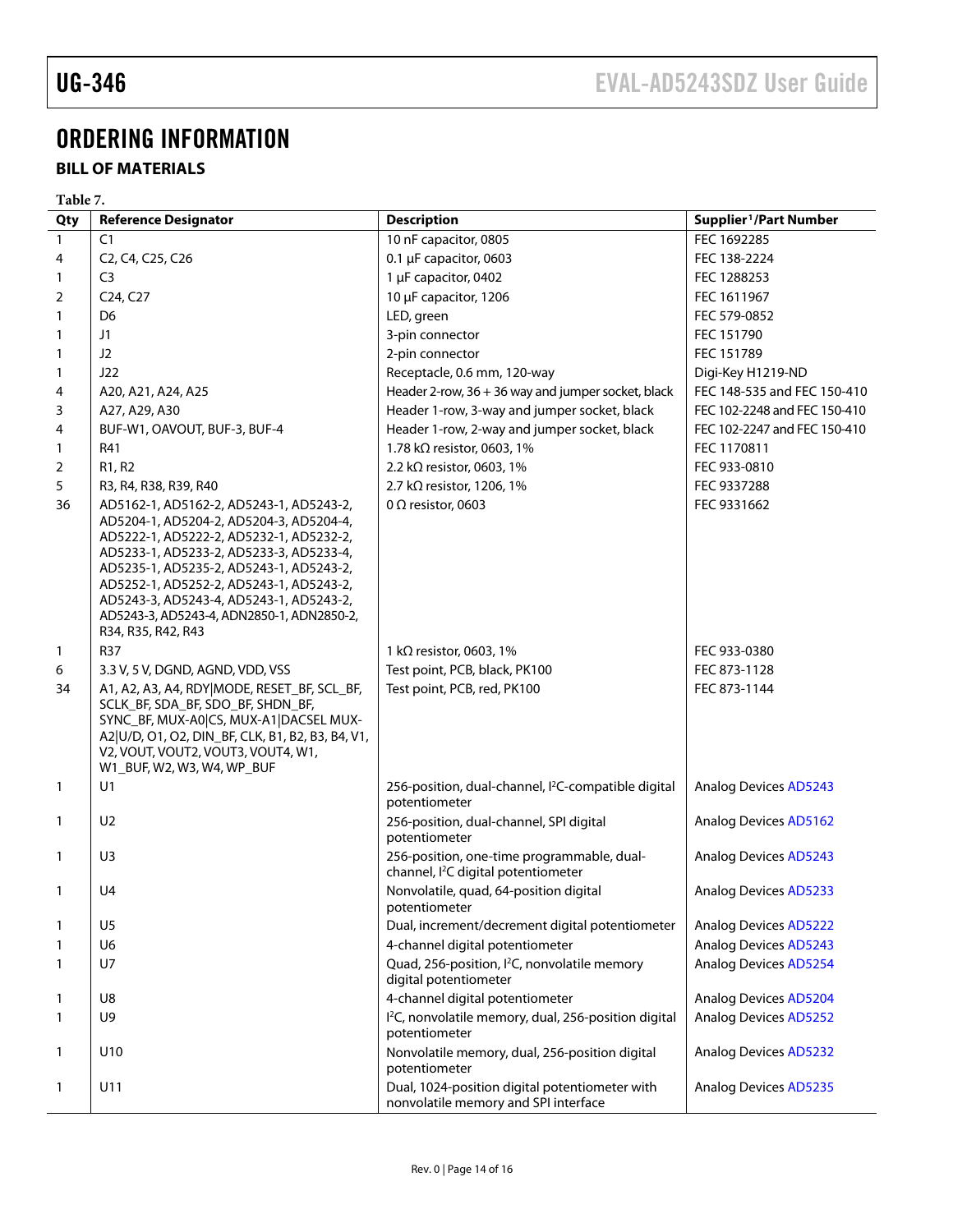<span id="page-14-1"></span><span id="page-14-0"></span>

| Qty | <b>Reference Designator</b> | <b>Description</b>                                                                | Supplier <sup>1</sup> /Part Number |
|-----|-----------------------------|-----------------------------------------------------------------------------------|------------------------------------|
|     | U12                         | Dual, 1024-position digital rheostat with<br>nonvolatile memory and SPI interface | <b>Analog Devices ADN2850</b>      |
|     | U13                         | 2.5 V/3.3 V, 16-bit (dual 8-bit), 2-port level<br>translator bus switch           | <b>Analog Devices ADG3247</b>      |
|     | A22                         | $3 V/5 V$ , $\pm 5 V$ CMOS, 8-channel analog multiplexer                          | <b>Analog Devices ADG658</b>       |
|     | U15                         | 50 MHz, precision, low distortion, low noise CMOS<br>amplifier                    | <b>Analog Devices AD8652</b>       |
|     | U14                         | Precision, 20 MHz, CMOS, quad, rail-to-rail<br>operational amplifier              | Analog Devices AD8618              |
|     | U25                         | 24LC64 EEPROM                                                                     | FEC 975-8070                       |

<sup>1</sup> FEC refers to Farnell Electronic Component Distributors; Digi-Key refers to Digi-Key Corporation.

### **RELATED LINKS**

| <b>Resource</b> | <b>Description</b>                                                                               |
|-----------------|--------------------------------------------------------------------------------------------------|
| AD5243          | Product Page, 256-Position Dual-Channel <sup>12</sup> C Compatible Digital Potentiometer         |
| AD5162          | Product Page, 256-Position Dual-Channel SPI Digital Potentiometer                                |
| AD5233          | Product Page, Nonvolatile, Quad, 64-Position Digital Potentiometer                               |
| AD5222          | Product Page, Dual, Increment/Decrement Digital Potentiometer                                    |
| AD5243          | Product Page, 4-Channel Digital Potentiometer                                                    |
| AD5254          | Product Page, Quad 256-Position <sup>2</sup> C Nonvolatile Memory, Digital Potentiometer         |
| AD5204          | Product Page, 4-Channel Digital Potentiometer                                                    |
| AD5252          | Product Page, <sup>12</sup> C, Nonvolatile Memory, Dual 256-Position Digital Potentiometer       |
| AD5232          | Product Page, Nonvolatile Memory, Dual, 256-Position Digital Potentiometer                       |
| AD5235          | Product Page, Dual 1024-Position Digital Potentiometer with Nonvolatile Memory and SPI Interface |
| <b>ADN2850</b>  | Product Page, Dual 1024-Position Digital Rheostat with Nonvolatile Memory and SPI Interface      |
| ADG3247         | Product Page, 2.5 V/3.3 V, 16-Bit (Dual 8-Bit), 2-Port Level Translator, Bus Switch              |
| <b>ADG658</b>   | Product Page, $3 V/5 V \pm 5 V$ CMOS 8-Channel Analog Multiplexer                                |
| AD8652          | Product Page, 50 MHz, Precision, Low Distortion, Low Noise CMOS Amplifier                        |
| AD8618          | Product Page, Precision 20 MHz CMOS Quad Rail-to-Rail Operational Amplifier                      |